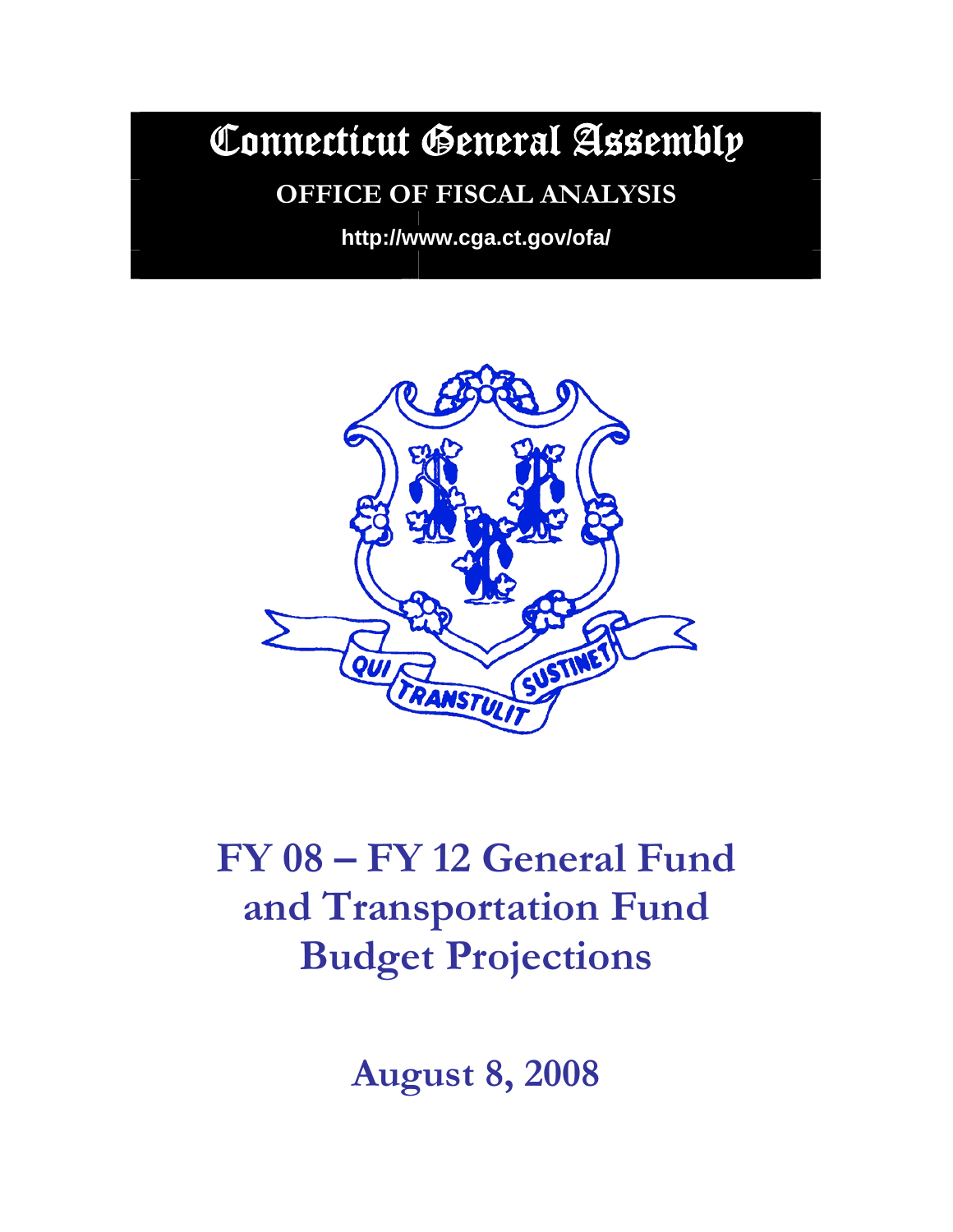#### **General Fund Current Services Budget Projections [1] as of August 8, 2008 (in millions)**

|                                             | <b>FY 08</b> |    | <b>FY 09</b> |    | <b>FY 10</b> |      | <b>FY 11</b>    |    | <b>FY 12</b> |
|---------------------------------------------|--------------|----|--------------|----|--------------|------|-----------------|----|--------------|
| Revenues                                    | \$16.406.0   | S. | 16.932.0     | S. | 17,469.0     |      | \$18,179.0      | -S | 19.079.0     |
| Expenditures                                | 16.321.1     |    | 17.071.4     |    | 18.317.2     |      | 19.347.0        |    | 20,044.0     |
| <b>Balance</b>                              | 84.9 \$      |    | $(139.4)$ \$ |    | $(848.2)$ \$ |      | $(1, 168.0)$ \$ |    | (965.0)      |
| Governor's Recisions (net of holdbacks)     | -            |    | 115.8        |    | 121.6        |      | 127.7           |    | 134.1        |
| Operating Surplus/(Deficit) after Recisions | 84.9 \$      |    | $(23.6)$ \$  |    | (726.6)      | - \$ | $(1,040.4)$ \$  |    | (830.9)      |

#### **Highlights of General Fund Budget Projections:**

FY 08 - the \$84.9 million operating surplus represents 0.5% of the budget and is largely attributable to higher than anticipated Personal Income Tax collections partially offset primarily by the Corporation Business Tax as well as various other revenue sources. The final FY 08 surplus amount may change based upon final executive branch carryforward decisions (expected by 8/12/08), Corporation Tax accruals (due 8/22/08) and any subsequent action by the legislature to earmark it for other purposes.

FY 09 - the \$139.4 million operating deficit (before recisions) represents 0.8% of the budget and is largely attributable to projected weakness in the Sales and Use Tax, Corporation Tax, Insurance Companies, Real Estate Conveyance, Indian Gaming and Investment Income partially offset by an increase in the Oil Companies Tax.

FY 10 through FY 12 - Projected shortfalls are attributable to: 1) the ongoing impact of \$210 million in FY 09 Teachers' Retirement expenditures from FY 07 anticipated surplus that will need to be restored to FY 10 appropriations; 2) \$80 million one-time revenues provided in FY 09 from FY 07 anticipated surplus and a \$16 million revenue transfer from FY 08 to FY 09 that are no longer available in FY 10; 3) increased debt service costs related to the issuance of \$2 billion in pension obligation bonds to fund a portion of the shortfall in the Teachers' Retirement Fund; and 4) expenditure growth which is anticipated to exceed revenue growth in FY 10 and FY 11.

Implementation of Generally Accepted Accounting Principles (GAAP) is scheduled to begin on July 1, 2009 under current law. Our projections include the impact of the conversion to GAAP in FY 10, which adds approximately \$55.4 million to the budget on a net expenditure basis in that year and increases to approximately \$121.7 million including amortization of the GAAP deficit in each of the following 15 fiscal years. The Comptroller's monthly report dated August 1, 2008 indicates that the cumulative General Fund GAAP deficit as of June 30, 2007 was \$994.3 million. Our projections also include \$133 million for the 27th state employee payroll, which will occur in FY 11.

Budget Reserve Fund Status - General Fund surpluses resulted in the following fiscal years: \$302.2 million in FY 04; \$363.9 million in FY 05; \$446.5 million in FY 06; and \$269.2 million in FY 07, each contributing toward a total Budget Reserve Fund (BRF) balance of \$1,381.8 million (which represents 80.9% of full BRF capacity). At this time, it is uncertain as to whether any anticipated FY 08 surplus will remain unappropriated and be transferred to the BRF. The Budget Reserve (Rainy Day) Fund had been depleted when its prior \$594.7 million balance was used to partially cover the \$817.1 million deficit in FY 02. The maximum allowable in the BRF is 10% of the amount of the net General Fund appropriations for the fiscal year in progress. With net General Fund appropriations for FY 09 totaling \$17,083 million, the maximum allowable in the BRF is \$1,708.3 million or \$326.5 million more than currently deposited.

[1] The projections in this report are based on present law, existing policy commitments, estimated caseload and workload requirements. These preliminary projections will be updated by November 15, 2008.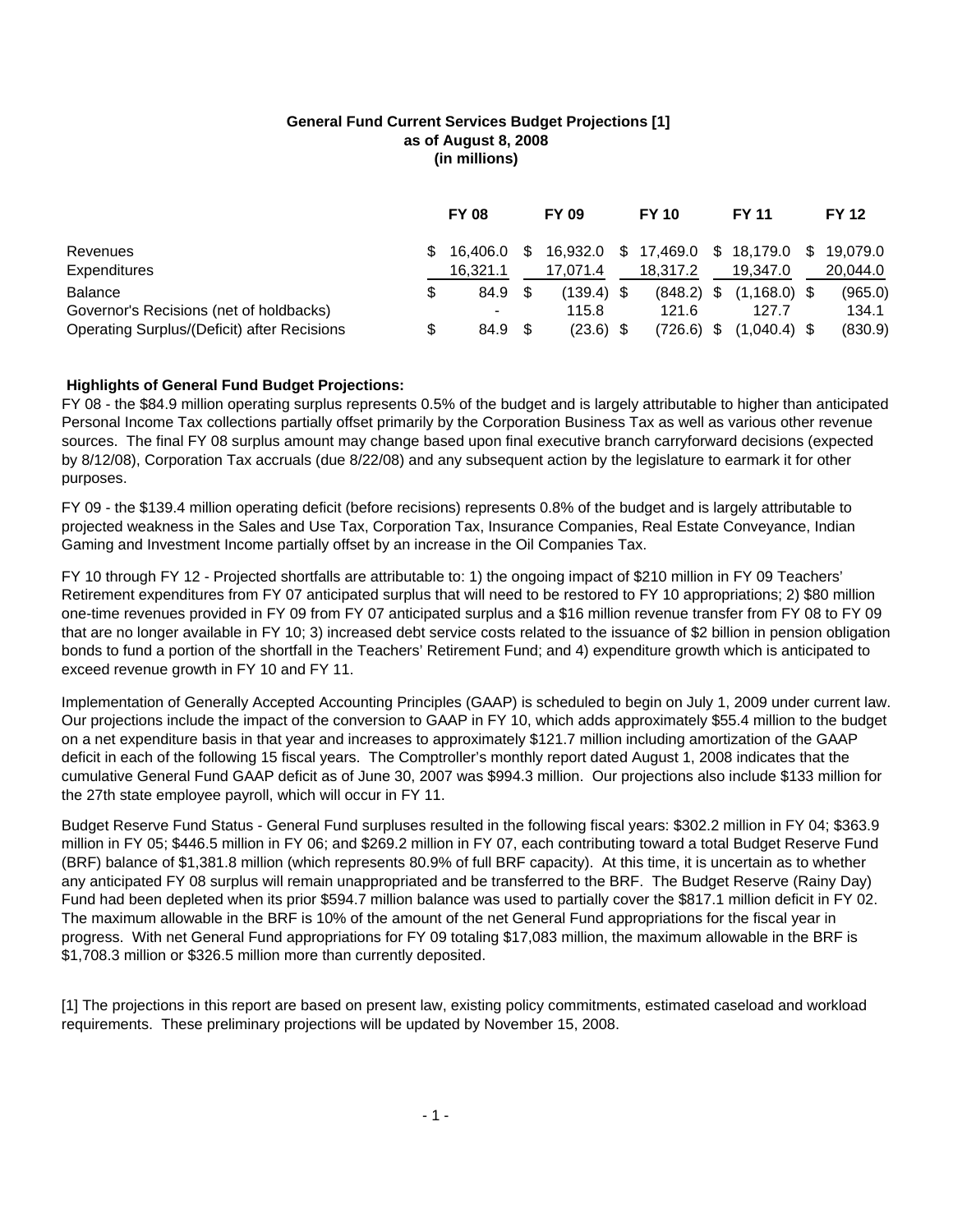#### **FY 08 General Fund Summary as of August 8, 2008 (in millions)**

|                                                                  |    | <b>Budget</b><br>Plan |    | <b>Increases</b><br>(Decreases) |    | Projected |  |
|------------------------------------------------------------------|----|-----------------------|----|---------------------------------|----|-----------|--|
| <b>Revenues</b>                                                  |    |                       |    |                                 |    |           |  |
| Taxes                                                            | \$ | 12,453.2              | \$ | 66.9                            | \$ | 12,520.1  |  |
| Other Revenue                                                    |    | 1,206.3               |    | (35.4)                          |    | 1,170.9   |  |
| <b>Other Sources</b>                                             |    | 2,656.1               |    | 58.9                            |    | 2,715.0   |  |
| <b>Total Revenue</b>                                             | \$ | 16,315.6              | \$ | 90.4                            | \$ | 16,406.0  |  |
| <b>Appropriations</b>                                            |    |                       |    |                                 |    |           |  |
| Original Appropriations - Gross                                  | \$ | 16,431.4              | \$ |                                 | \$ | 16,431.4  |  |
| FY 08 Appropriation Adjustments (SA 08-1, June Special Session): |    |                       |    |                                 |    |           |  |
| <b>Appropriation Reductions</b>                                  |    |                       |    | (42.9)                          |    | (42.9)    |  |
| Deficiency Appropriations                                        |    |                       |    | 41.5                            |    | 41.5      |  |
| <b>Adjudicated Claims</b>                                        |    |                       |    | 9.8                             |    | 9.8       |  |
| Refunds of Escheated Property                                    |    |                       |    | 30.7                            |    | 30.7      |  |
| Lapses [1]                                                       |    | (116.5)               |    | (34.3)                          |    | (150.8)   |  |
| Miscellaneous Adjustment                                         |    |                       |    | 1.4                             |    | 1.4       |  |
| <b>Total Expenditures [2]</b>                                    | \$ | 16,314.9              | \$ | 6.2                             | \$ | 16,321.1  |  |
| Surplus from Operations for FY 08                                | \$ | 0.7                   | \$ | 84.2                            | \$ | 84.9      |  |
| [1] The breakdown for budgeted lapses is as follows:             |    |                       |    |                                 |    |           |  |
| unallocated budgeted lapses                                      | \$ | (90.5)                | \$ | (34.3)                          | \$ | (124.8)   |  |
| general PS and OE reductions (holdbacks)                         |    | (26.0)                |    |                                 |    | (26.0)    |  |
| Total - Lapses Originally Budgeted                               | \$ | (116.5)               | \$ | (34.3)                          | \$ | (150.8)   |  |

Note: Lapses have been reduced by \$19 million to reflect transfers to cover costs associated with An Act Concerning Criminal Justice Reform (PA 08-1, January Special Session) amounting to approximately \$2 million in FY 08 and \$17 million in FY 09.

[2] Excludes expenditures from prior year carryforwards and appropriations from projected surplus.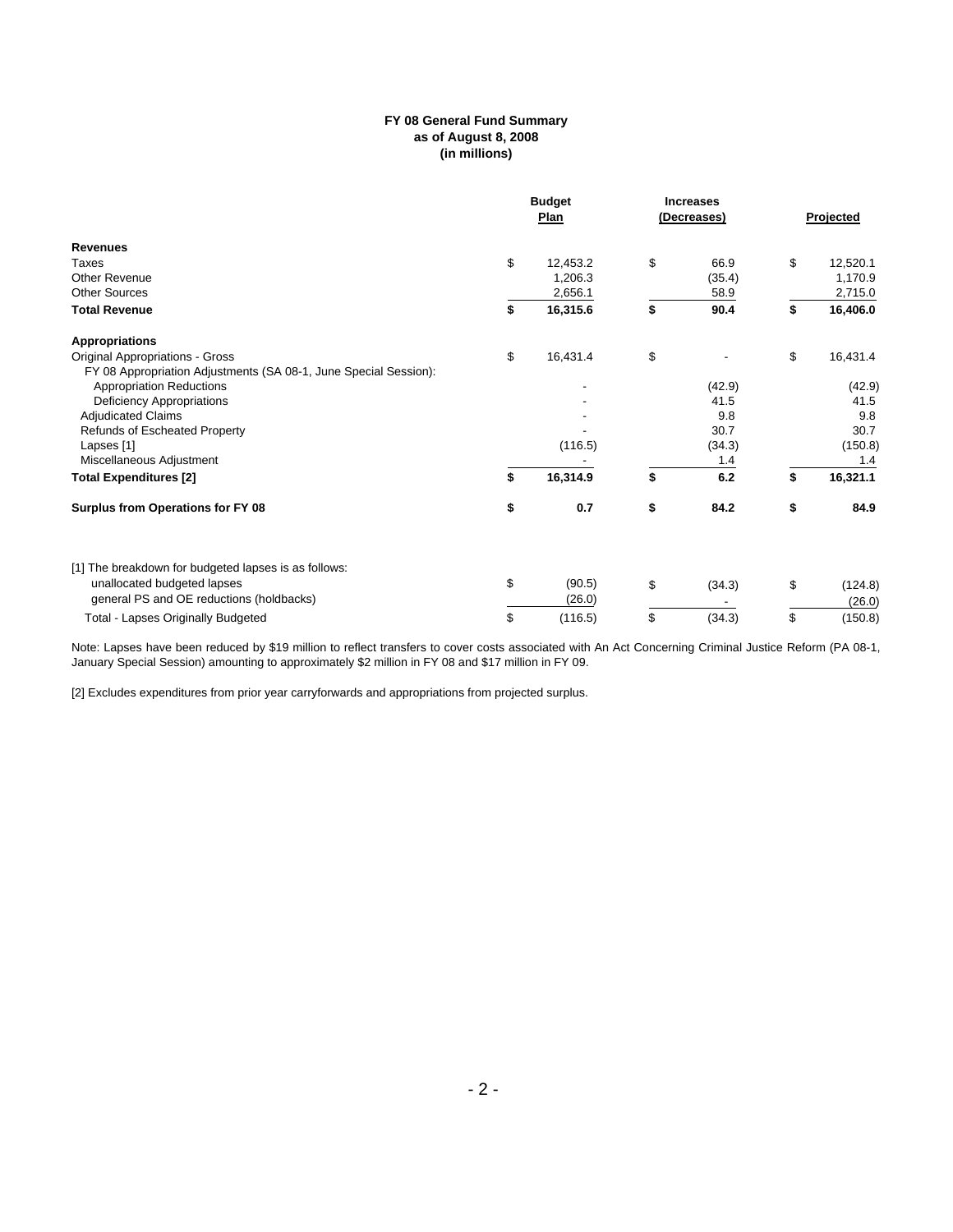#### **FY 09 General Fund Summary as of August 8, 2008 (in millions)**

|                                                                                                       | <b>Budget</b><br>Plan | <b>Increases</b><br>(Decreases) | Projected      |
|-------------------------------------------------------------------------------------------------------|-----------------------|---------------------------------|----------------|
| <b>Revenues</b>                                                                                       |                       |                                 |                |
| <b>Taxes</b>                                                                                          | \$<br>12.971.1        | \$<br>(151.0)                   | \$<br>12,820.1 |
| Other Revenue                                                                                         | 1.208.4               | (10.7)                          | 1,197.7        |
| <b>Other Sources</b>                                                                                  | 2,893.6               | 20.6                            | 2,914.2        |
| <b>Total Revenue</b>                                                                                  | \$<br>17,073.1        | \$<br>(141.1)                   | \$<br>16,932.0 |
| <b>Appropriations</b>                                                                                 |                       |                                 |                |
| <b>Original Appropriations - Gross</b>                                                                | \$<br>17,190.5        | \$                              | \$<br>17,190.5 |
| Plus:                                                                                                 |                       |                                 |                |
| Technical Adjustment Increases including Roll-Out of FY 08 Deficiency Requirements                    |                       | 199.3                           | 199.3          |
| FY 09 Deficiency Requirements                                                                         |                       | 21.5                            | 21.5           |
| Criminal Justice System Appropriation (PA 08-51)                                                      |                       | 10.0                            | 10.0           |
| <b>Adjudicated Claims</b>                                                                             |                       | 10.6                            | 10.6           |
| Refunds of Escheated Property                                                                         |                       | 27.5                            | 27.5           |
| Less:                                                                                                 |                       |                                 |                |
| Lapses and Technical Adjustment Decreases [1]                                                         | (117.5)               | (270.5)                         | (388.0)        |
| <b>Total Expenditures [2]</b>                                                                         | \$<br>17,073.0        | \$<br>(1.6)                     | \$<br>17,071.4 |
| <b>Balance</b>                                                                                        | \$<br>0.1             | \$<br>(139.5)                   | \$<br>(139.4)  |
| Governor's Recisions (6/24/08)                                                                        |                       |                                 | 115.8          |
| Net FY 09 Operating Deficit for FY 09 after Governor's Recisions                                      |                       |                                 | \$<br>(23.6)   |
| [1] The breakdown for budgeted lapses as affected by technical adjustment decreases<br>is as follows: |                       |                                 |                |
| unallocated budgeted lapses                                                                           | \$<br>(92.5)          | \$<br>(270.5)                   | \$<br>(363.0)  |
| general PS and OE reductions (holdbacks)                                                              | (25.0)                |                                 | (25.0)         |
| Total - Lapses Originally Budgeted                                                                    | \$<br>(117.5)         | \$<br>(270.5)                   | \$<br>(388.0)  |

[2] Excludes expenditures from prior year carryforwards and appropriations from projected surplus.

Note: General Fund surpluses resulted in the following fiscal years: \$302.2 million in FY 04; \$363.9 million in FY 05; \$446.5 million in FY 06; and \$269.2 million in FY 07, each contributing toward a total Budget Reserve Fund (BRF) balance of \$1,381.8 million (which represents 80.9% of full BRF capacity). At this time, it is uncertain as to whether any anticipated FY 08 surplus will remain unappropriated and be transferred to the BRF. The Budget Reserve (Rainy Day) Fund had been depleted when its prior \$594.7 million balance was used to partially cover the \$817.1 million deficit in FY 02. The maximum allowable in the BRF is 10% of the amount of the net General Fund appropriations for the fiscal year in progress. With net General Fund appropriations for FY 09 totaling \$17,083 million, the maximum allowable in the BRF is \$1,708.3 million or \$326.5 million more than currently deposited.